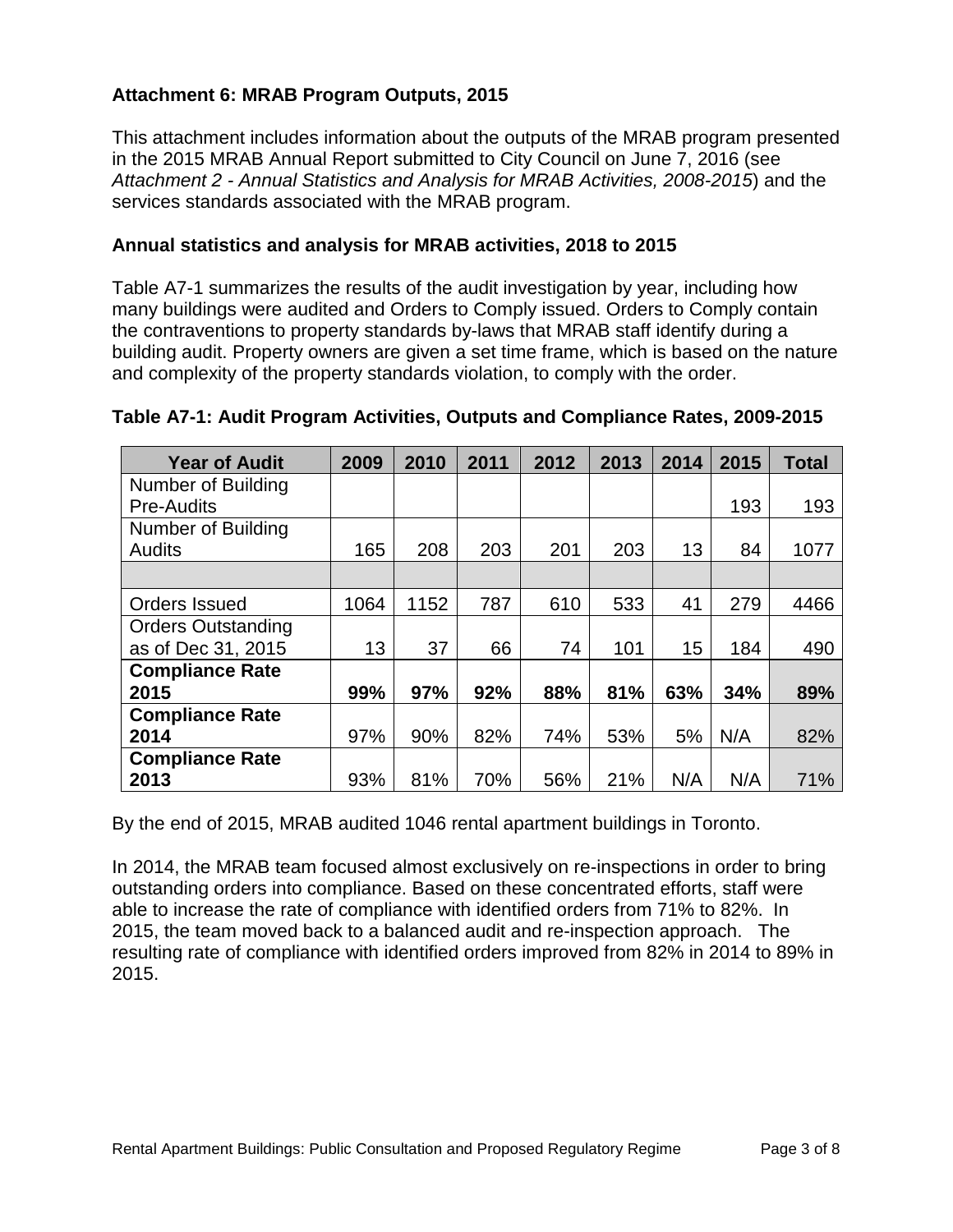### **MRAB Deficiencies**

Deficiencies are individual property standards violations, such as poor lighting, concrete delamination, and peeling paint, which MRAB staff uncover during building audits and landlords must address once an order to comply has been issued.



**Figure A7-1: Outstanding Deficiencies at the End of the Year, 2009-2015**

Outstanding deficiencies were halved in 2014 due to the focus on re-inspections and continued to reduce by another 25% in 2015, despite a subsequent increase in the identified deficiencies that resulted from the resumption of audits. Program activities in 2015 increased the rate of compliance with identified deficiencies to 91% from 87% at the end of 2014.

#### **Figure A7-2: Percentage of MRAB deficiencies resolved as of December 31, 2015.**

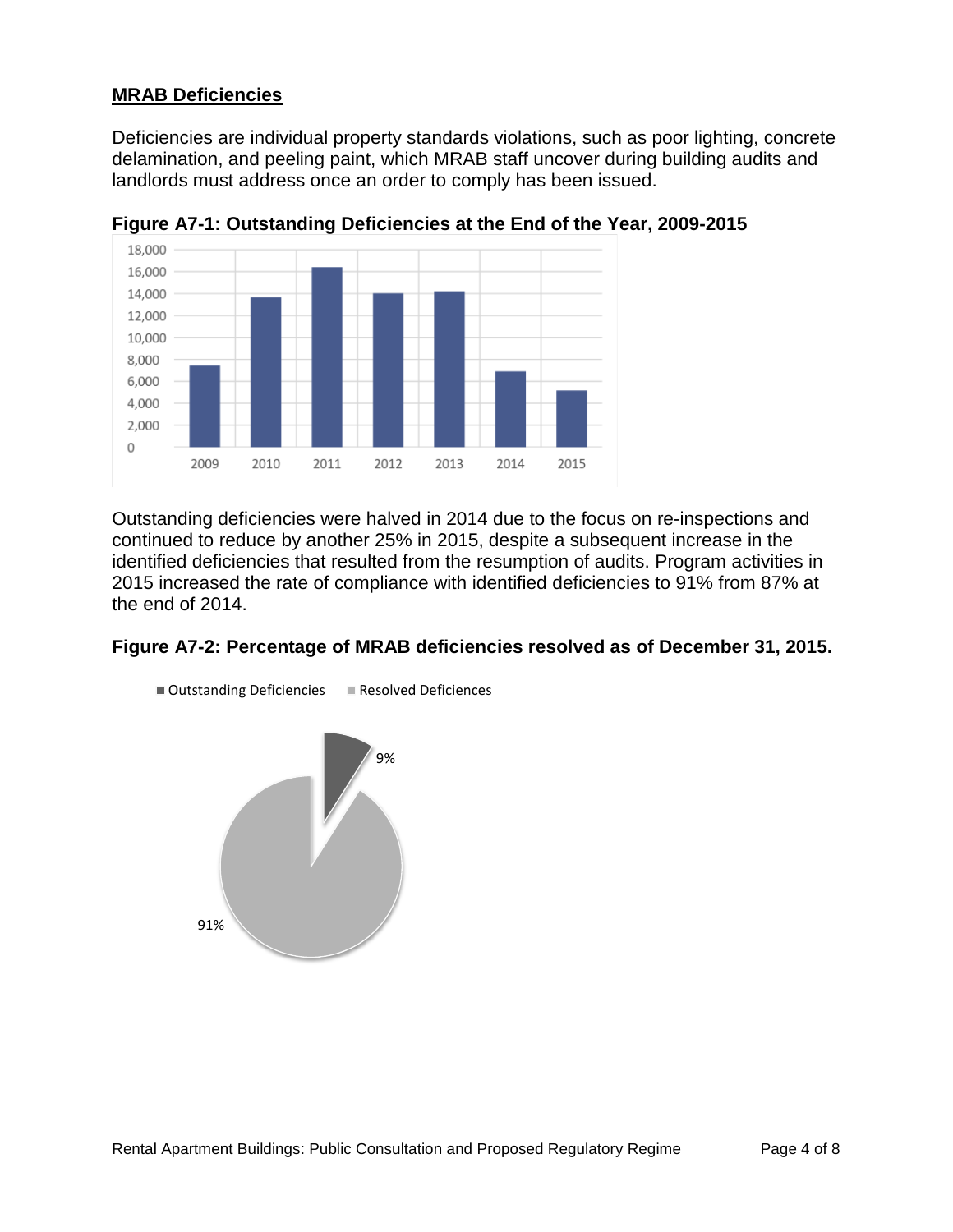|                      | <b>Building</b><br><b>Envelope</b> |               | Health &<br><b>Safety</b> |               | <b>Structural</b><br><b>Sufficiency</b> |               | <b>Totals</b>     |               |
|----------------------|------------------------------------|---------------|---------------------------|---------------|-----------------------------------------|---------------|-------------------|---------------|
|                      | <b>Identified</b>                  | <b>Closed</b> | <b>Identified</b>         | <b>Closed</b> | <b>Identified</b>                       | <b>Closed</b> | <b>Identified</b> | <b>Closed</b> |
| <b>Non-TCH (926)</b> |                                    |               |                           |               |                                         |               |                   |               |
| buildings)           | 19.268                             | 17.742        | 29,464                    | 27.204        | 1,872                                   | 1,725         | 50.604            | 46,671        |
| <b>TCH</b>           |                                    |               |                           |               |                                         |               |                   |               |
| (120 buildings)      | 3.484                              | 2,823         | 4,545                     | 4.007         | 256                                     | 217           | 8,285             | 7,047         |
| <b>TOTAL</b>         | 22.752                             | 20,565        | 34,009                    | 31,211        | 2.128                                   | 1.942         | 58,889            | 53,718        |

**Table A7-2: Summary of Deficiencies by Type, 2009-2015**

### **MRAB Compliance Trends, 2009-2015**

The main goal of the MRAB program is to ensure compliance with property standards by-laws. MRAB staff issue orders outlining deficiencies and close them once they confirm that the property owner has complied with the mandated repairs. Compliance can also be achieved through City-initiated remedial actions.

Figure A7-3 outlines the yearly compliance rate for deficiencies in TCH and non-TCH properties. Although TCHC properties have a lower overall compliance rate than non-TCHC properties, the rate has notably increased from 61% at the end of 2013 to 85% by the end of 2015 due to collaboration between ML&S and TCHC staff.

**Figure A7-3: Compliance rate for deficiencies in TCHC and Non-TCHC properties, 2009-2015**

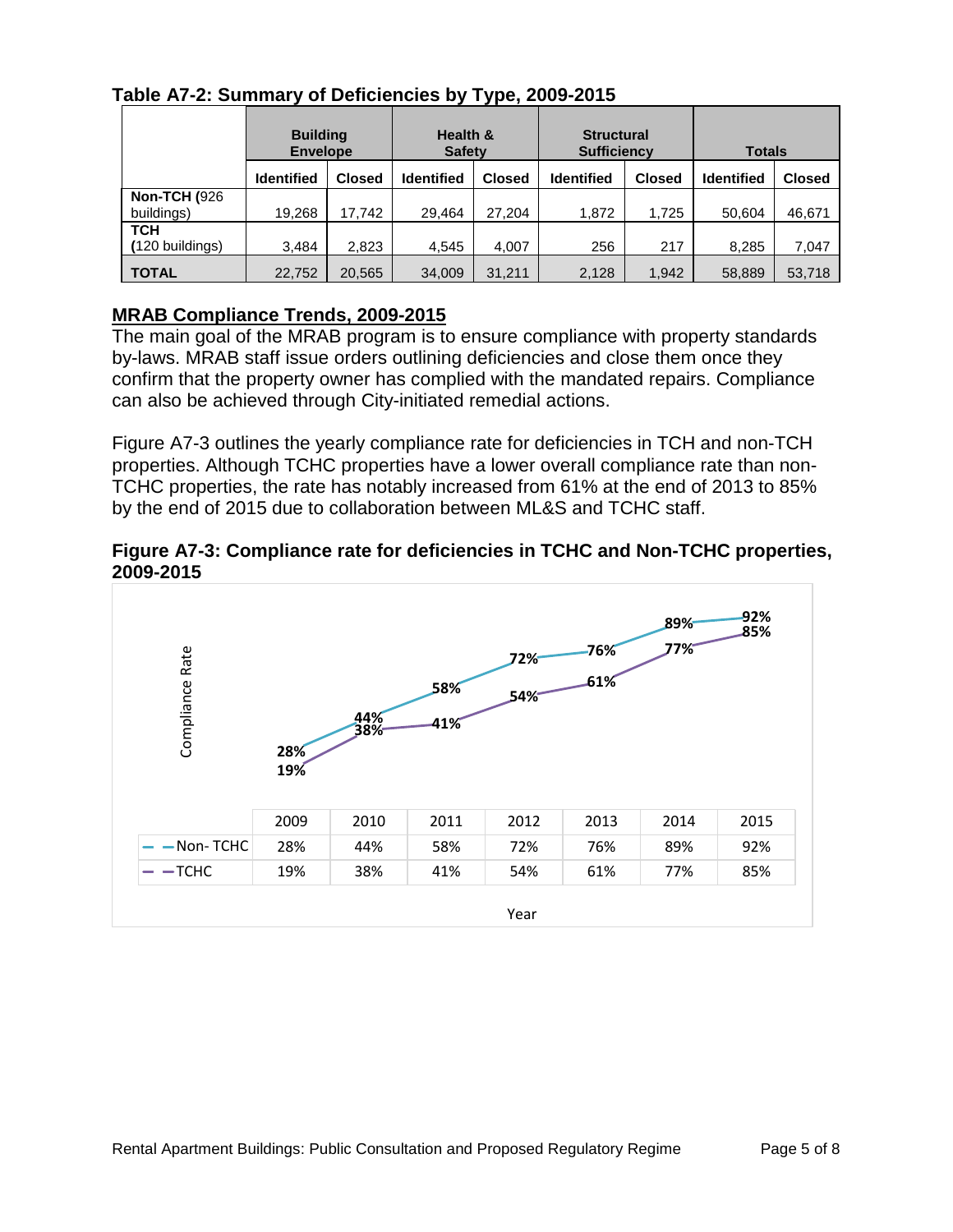### **MRAB Re-inspections**

**Table A7-3** lists the total number of MRAB re-inspections conducted each year of the program in TCH and non-TCH buildings. MRAB staff conduct re-inspections after the deadline of compliance with the order has passed in order to ensure that landlords have undertaken the mandated repairs.

| Year  | <b>TCH</b> | <b>Non TCH</b> | <b>Total</b> |
|-------|------------|----------------|--------------|
| 2009  | 50         | 412            | 462          |
| 2010  | 140        | 957            | 1,097        |
| 2011  | 258        | 2099           | 2,357        |
| 2012  | 317        | 1909           | 2,226        |
| 2013  | 313        | 2055           | 2,368        |
| 2014  | 418        | 2053           | 2,471        |
| 2015  | 287        | 1630           | 1,917        |
| Total | 1,783      | 11,115         | 12,898       |

### **MRAB Re-inspection Fees**

**Table A7-4** below summarizes the total value of re-inspection fees billed every year. Re-inspection fees are charged to recover additional costs of attending the property of owners that have failed to comply with property standards orders.

| Year of<br><b>Billing</b> | 2009    | 2010     | 2011     | 2012     | 2013     | 2014     | 2015     | Grand<br><b>Total</b> |
|---------------------------|---------|----------|----------|----------|----------|----------|----------|-----------------------|
| Non TCH<br>(502           |         |          |          |          |          |          |          |                       |
| buildings)                | \$7,350 | \$36,073 | \$71,184 | \$53,514 | \$36,157 | \$51,601 | \$85,174 | \$341,053             |
| <b>TCH</b>                |         |          |          |          |          |          |          |                       |
| (91<br>buildings)         | \$1,740 | \$8,717  | \$15,366 | \$14,898 | \$9,895  | \$19,976 | \$13,694 | \$84, 286             |
| Total                     |         |          |          |          |          |          |          |                       |
| (593)                     | \$9,090 | \$44,790 | \$86,550 | \$68,412 | \$46,052 | \$71,577 | \$98,868 | \$425,339             |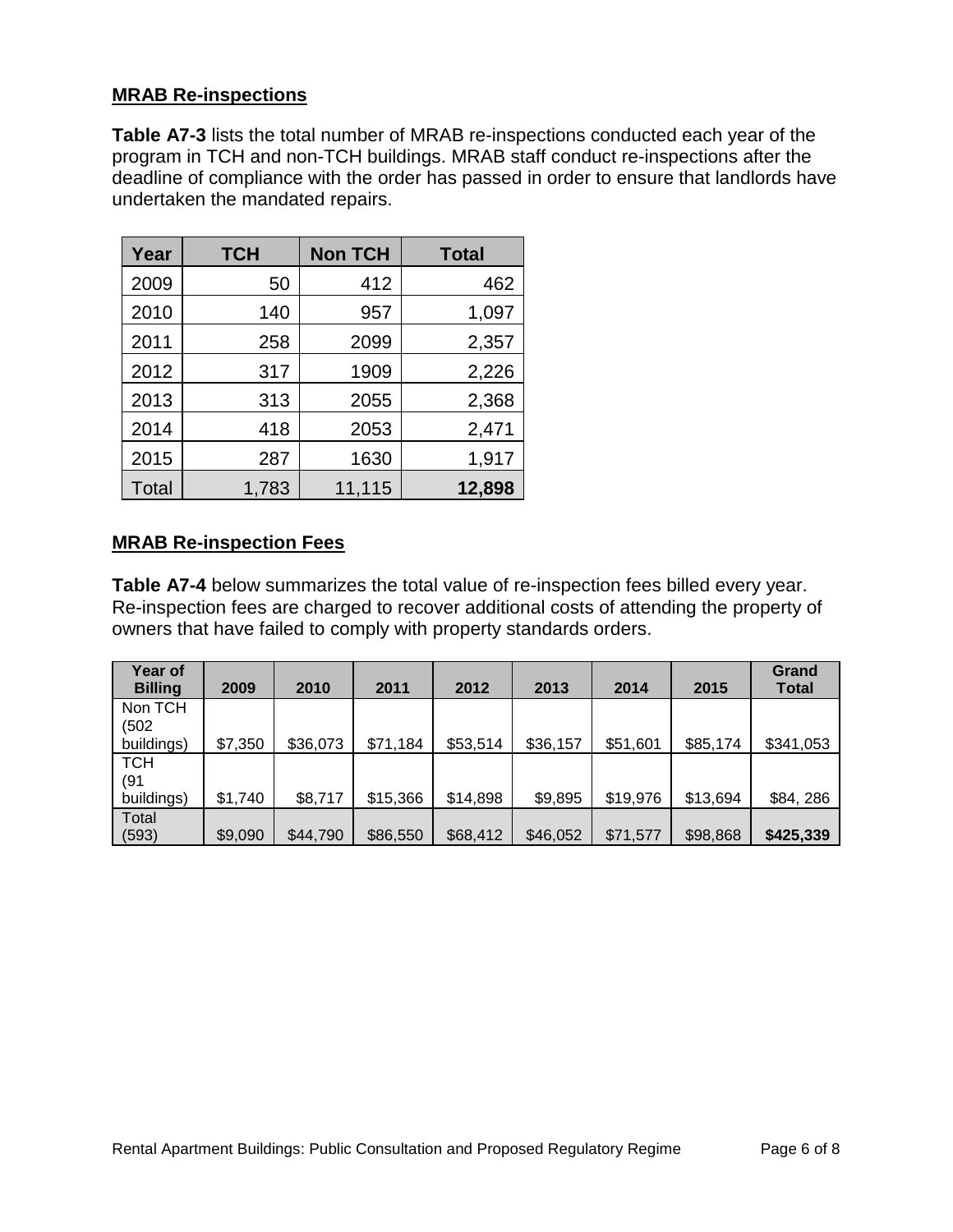### **Prosecution Activity**

**Table A7-5** below lists the total number of charges imposed by the MRAB program on non-compliant landlords and the outcomes of these charges.

| Year         | Total # of<br><b>Charges</b> | Total # of<br><b>Convictions</b> | Total # of<br>Withdrawn /<br><b>Dismissed</b> | Total # of<br><b>Pending</b><br>/Ongoing | Total # of<br><b>Cancelled</b> |
|--------------|------------------------------|----------------------------------|-----------------------------------------------|------------------------------------------|--------------------------------|
| 2009         | 10                           |                                  | 3                                             |                                          |                                |
| 2010         | 18                           | 11                               | ⌒                                             |                                          |                                |
| 2011         | 116                          | 53                               | 37                                            | 21                                       | 5                              |
| 2012         | 12                           | 9                                |                                               |                                          |                                |
| 2013         | 8                            |                                  |                                               | 8                                        |                                |
| 2014         | 9                            | 3                                |                                               | 6                                        |                                |
| 2015         | 13                           | 3                                |                                               | 6                                        | 4*                             |
| <b>Total</b> | 186                          | 86                               | 43                                            | 42                                       | 15                             |

\*Legal Services opted not to proceed with the charges.

Prosecutions are the last resort in enforcement, as they do not typically result in the remedying of the property standard issues.

#### **Remedial Actions**

#### **Table A7-6: Remedial Actions: Initiated & Final, 2009-2015**

|              | <b>Remedial Actions</b> |           |  |  |  |
|--------------|-------------------------|-----------|--|--|--|
| Year         | <b>Initiated</b>        | Completed |  |  |  |
| 2009         | 7                       | 4         |  |  |  |
| 2010         | 13                      | 7         |  |  |  |
| 2011         | 5                       | 3         |  |  |  |
| 2012         | $\overline{0}$          | 0         |  |  |  |
| 2013         | 0                       | 0         |  |  |  |
| 2014         | 5                       | 2         |  |  |  |
| 2015         | 10                      | 6         |  |  |  |
| <b>Total</b> |                         | 22        |  |  |  |

**Table A7-6** lists the number of remedial actions the MRAB team has undertaken every year. Remedial action is a City initiated action to hire contractors to rectify the property standards deficiency. Remedial actions are only undertaken in cases of willful noncompliance and after efforts to work with the property owner have proven unsuccessful.

"Initiated" actions are activities where staff initiate the procurement process, such as soliciting quotes, but the work is not completed because the property owner/management undertake the required repairs.